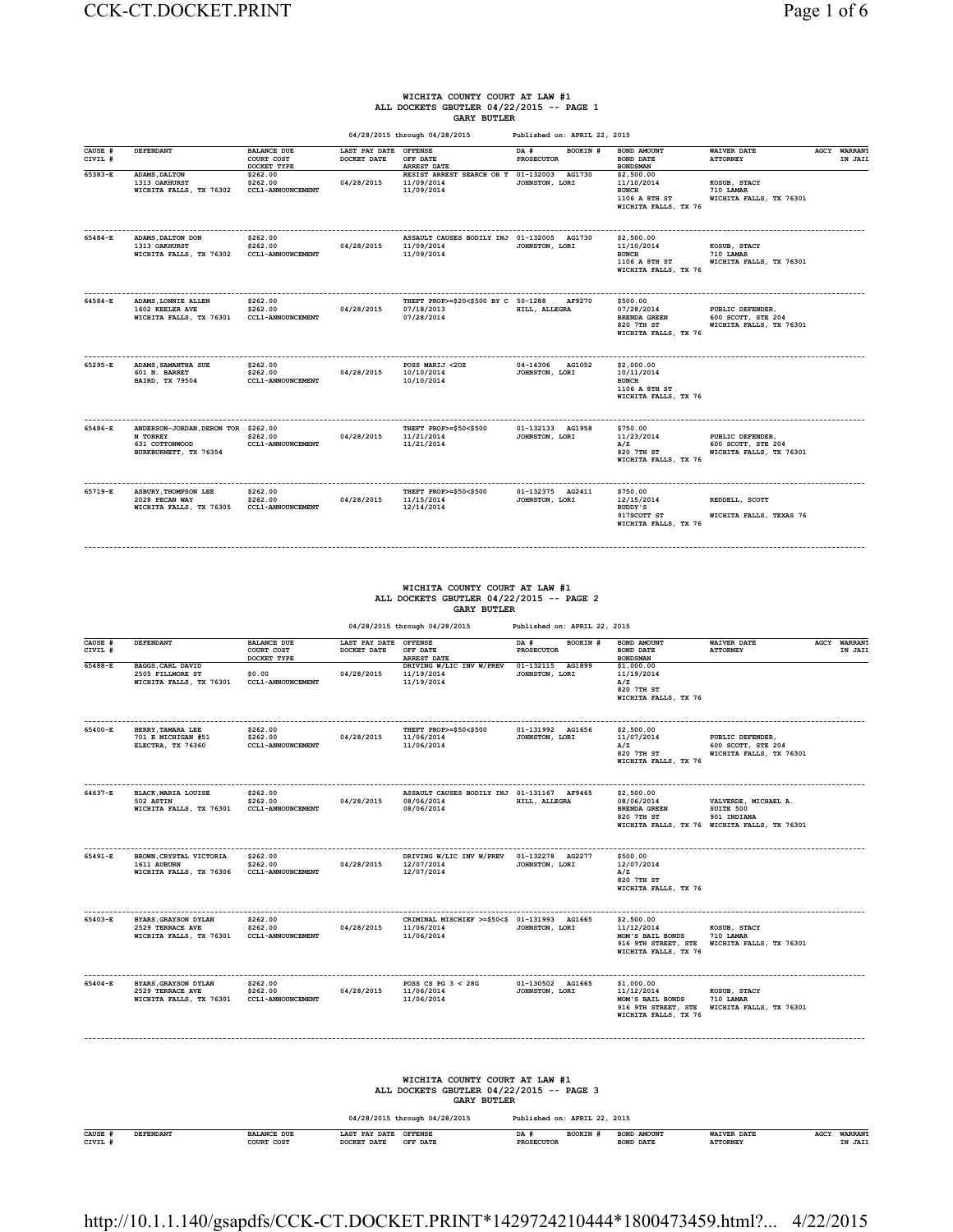### CCK-CT.DOCKET.PRINT Page 2 of 6

|         |                                                                          | DOCKET TYPE                                      |            | ARREST DATE                                        |                                     | <b>BOND SMAN</b>                                                                            |                                                                    |
|---------|--------------------------------------------------------------------------|--------------------------------------------------|------------|----------------------------------------------------|-------------------------------------|---------------------------------------------------------------------------------------------|--------------------------------------------------------------------|
| 65405-E | BYARS, GRAYSON DYLAN<br>2529 TERRACE AVE<br>WICHITA FALLS, TX 76301      | \$262.00<br>\$262.00<br><b>CCL1-ANNOUNCEMENT</b> | 04/28/2015 | THEFT PROP>=\$50<\$500<br>11/06/2014<br>11/06/2014 | 01-131994 AG1665<br>JOHNSTON, LORI  | \$7,500.00<br>11/12/2014<br>MOM'S BAIL BONDS<br>916 9TH STREET, STE<br>WICHITA FALLS, TX 76 | KOSUB, STACY<br>710 LAMAR<br>WICHITA FALLS, TX 76301               |
| 65249-E | <br>CARRILLO, ANNA LOUISA<br>311 MORNINGSIDE<br>WICHITA FALLS, TX 76301  | \$262.00<br>\$262.00<br><b>CCL1-ANNOUNCEMENT</b> | 04/28/2015 | THEFT PROP>=\$50<\$500<br>03/11/2014<br>10/08/2014 | 01-129671 AG1021<br>HILL, ALLEGRA   | \$500.00<br>10/09/2014<br>A-AA<br>1000 6TH ST<br>WICHITA FALLS, TX 76                       | JONES, CHRISTOPHER B.<br>600 SCOTT ST.<br>WICHITA FALLS, TX 76301  |
| 65007-E | <b>COLLINS, TORY STEPHEN</b><br>1512 CAROLINA APT 36<br>GRAHAM, TX 76450 | \$262.00<br>\$262.00<br><b>CCL1-ANNOUNCEMENT</b> | 04/28/2015 | POSS MARIJ <20Z<br>09/28/2014<br>09/28/2014        | 04-14272<br>AG776<br>JOHNSTON, LORI | \$1,000.00<br>09/28/2014<br>A/Z<br>820 7TH ST<br>WICHITA FALLS, TX 76                       | MAHLER, RICK L<br>719 SCOTT AVE STE 616<br>WICHITA FALLS, TX 76301 |
| 65251-E | CRUMP, TINA MARIE<br>1215 21 ST<br>WICHITA FALLS, TX 76301               | \$262.00<br>\$262.00<br><b>CCL1-ANNOUNCEMENT</b> | 04/28/2015 | THEFT PROP>=\$50<\$500<br>10/13/2014<br>10/13/2014 | 01-131799 AG1116<br>HILL, ALLEGRA   | \$500.00<br>01/02/2015<br><b>URBONDSMAN</b><br>PO BOX 8105<br>WICHITA FALLS, TX 76          | CANNEDY, MARTY<br>1407 9TH STREET<br>WICHITA FALLS, TEXAS 76       |
| 65498-E | CRUMP, TINA REED<br>1215 21ST<br>WICHITA FALLS, TX 76301                 | \$332.00<br>\$332.00<br><b>CCL1-ANNOUNCEMENT</b> | 04/28/2015 | THEFT PROP>=\$50<\$500<br>10/09/2014<br>10/13/2014 | 01-132164 AG1116<br>JOHNSTON, LORI  | \$3,000.00<br>01/02/2015<br>PR                                                              | CANNEDY, MARTY<br>1407 9TH STREET<br>WICHITA FALLS, TEXAS 76       |
| 65499-E | CRUMP, TINA REED<br>1215 21ST<br>WICHITA FALLS, TX 76301                 | \$332.00<br>\$332.00<br><b>CCL1-ANNOUNCEMENT</b> | 04/28/2015 | THEFT PROP>=\$50<\$500<br>10/08/2014<br>10/13/2014 | 01-132163 AG1116<br>JOHNSTON, LORI  | \$1,500,00<br>01/02/2015<br>PR                                                              | CANNEDY, MARTY<br>1407 9TH STREET<br>WICHITA FALLS, TEXAS 76       |
|         |                                                                          |                                                  |            |                                                    |                                     |                                                                                             |                                                                    |

## **WICHITA COUNTY COURT AT LAW #1 ALL DOCKETS GBUTLER 04/22/2015 -- PAGE 4 GARY BUTLER**

|                    |                                                                                                                                       |                                                                                                                                                            | 04/28/2015 through 04/28/2015        |                                                                                                                                   | Published on: APRIL 22, 2015          |                                                                                          |                                                                                |                         |
|--------------------|---------------------------------------------------------------------------------------------------------------------------------------|------------------------------------------------------------------------------------------------------------------------------------------------------------|--------------------------------------|-----------------------------------------------------------------------------------------------------------------------------------|---------------------------------------|------------------------------------------------------------------------------------------|--------------------------------------------------------------------------------|-------------------------|
| CAUSE #<br>CIVIL # | <b>DEFENDANT</b>                                                                                                                      | <b>BALANCE DUE</b><br>COURT COST                                                                                                                           | LAST PAY DATE OFFENSE<br>DOCKET DATE | OFF DATE                                                                                                                          | DA #<br>BOOKIN #<br><b>PROSECUTOR</b> | BOND AMOUNT<br><b>BOND DATE</b>                                                          | <b>WAIVER DATE</b><br><b>ATTORNEY</b>                                          | AGCY WARRANT<br>IN JAII |
| 65407-E            | DAVIDSON, SKYLER DAMON<br>221 EAST OKLAHOMA<br>WALTERS, OK 73572                                                                      | DOCKET TYPE<br>\$332.00<br>\$332.00<br>CCL1-ANNOUNCEMENT                                                                                                   | 04/28/2015                           | <b>ARREST DATE</b><br>THEFT PROP>=\$50<\$500<br>11/05/2014<br>11/05/2014                                                          | 01-131989 AG1632<br>JOHNSTON, LORI    | <b>BONDSMAN</b><br>\$1,501.00<br>11/06/2014<br>A/Z<br>820 7TH ST<br>WICHITA FALLS, TX 76 |                                                                                |                         |
| 64892-R            | DELACRUZ, MARIO JOSEPH<br>4595 MOURNING DOVE<br>WICHITA FALLS, TX 76305                                                               | \$262.00<br>\$262.00<br>CCL1-ANNOUNCEMENT                                                                                                                  | 04/28/2015                           | CRIMINAL TRESPASS OF A HA 01-131357 AF9843<br>08/21/2014<br>08/21/2014                                                            | JOHNSTON, LORI                        | \$2.500.00<br>08/22/2014<br>MOM'S BAIL BONDS<br>WICHITA FALLS, TX 76                     | AMMONS, JEFF D<br>1010 TENTH ST<br>916 9TH STREET, STE WICHITA FALLS, TX 76301 |                         |
| 65501-E            | DIAZ, MARK ANTHONY<br>\$412.00<br>1600 COLLINS<br>\$262.00<br>WICHITA FALLS, TX 76301<br>CCL1-ANNOUNCEMENT                            |                                                                                                                                                            | 04/28/2015                           | DRIVING W/LIC INV W/PREV 04-14428 AG2280<br>12/07/2014<br>12/07/2014                                                              | JOHNSTON, LORI                        | \$500.00<br>12/08/2014<br>MY BONSDSMAN BAIL BO<br>MY BONSDSMAN BAIL BO<br>706 E SCOTT    |                                                                                |                         |
| 63352-R            | --------------------------<br>DRAGOO, JOHN LEROY JR<br>2021 N. ELMWOOD APT#B129 \$377.00<br>WICHITA FALLS, TX 76308 CCL1-ANNOUNCEMENT | \$377.00                                                                                                                                                   | 04/28/2015                           | DRIVING WHILE INTOXICATED 04-13408 AF2588<br>10/19/2013<br>10/19/2013                                                             | KUCERA, ALLYSON                       | \$1.000.00<br><b>BRENDA GREEN</b><br>820 7TH ST<br>WICHITA FALLS, TX 76                  |                                                                                |                         |
| 65440-E            | EDMONDSON, JACQUELINE<br>1300 TRAVIS<br>WICHITA FALLS, TX 76301                                                                       | \$262.00<br>\$262.00<br><b>CCL1-ANNOUNCEMENT</b>                                                                                                           | 04/28/2015                           | THEFT PROP>=\$500<\$1,500<br>11/14/2014<br>11/14/2014                                                                             | 01-132088 AG1811<br>HILL, ALLEGRA     | \$2,500.00<br>11/22/2014<br>A/Z<br>820 7TH ST<br>WICHITA FALLS, TX 76                    | MCKNIGHT, JEFF<br>900 8TH STREET, SUITE 31<br>WICHITA FALLS, TEXAS 76          |                         |
| 65505-E            | ----------------------<br>ELLIOTT, JESSE PAUL<br>1814 EDEN LN<br>WICHITA FALLS, TX 76306                                              | \$262.00<br>\$262.00<br>CCL1-ANNOUNCEMENT                                                                                                                  | 04/28/2015                           | ASSAULT CAUSES BODILY INJ 01-130155 AF8042<br>06/09/2014<br>06/09/2014                                                            | HILL, ALLEGRA                         | \$1,500.00<br>06/11/2014<br><b>BRENDA GREEN</b><br>820 7TH ST<br>WICHITA FALLS, TX 76    | PUBLIC DEFENDER,<br>600 SCOTT, STE 204<br>WICHITA FALLS, TX 76301              |                         |
|                    |                                                                                                                                       |                                                                                                                                                            |                                      | WICHITA COUNTY COURT AT LAW #1<br>ALL DOCKETS GBUTLER 04/22/2015 -- PAGE 5<br><b>GARY BUTLER</b><br>04/28/2015 through 04/28/2015 | Published on: APRIL 22, 2015          |                                                                                          |                                                                                |                         |
| CAUSE #            | DEFENDANT                                                                                                                             | <b>BALANCE DUE</b>                                                                                                                                         | LAST PAY DATE OFFENSE                |                                                                                                                                   | BOOKIN #<br>DA #                      | BOND AMOUNT                                                                              | <b>WAIVER DATE</b>                                                             | AGCY WARRANT            |
| CIVIL #            |                                                                                                                                       | COURT COST<br>DOCKET TYPE                                                                                                                                  | DOCKET DATE                          | OFF DATE<br><b>ARREST DATE</b>                                                                                                    | <b>PROSECUTOR</b>                     | BOND DATE<br><b>BONDSMAN</b>                                                             | <b>ATTORNEY</b>                                                                | IN JAII                 |
| $65347 - E$        | FAIRCHILD, JAMES NORMAN<br>2615 AVE J<br>WICHITA FALLS, TX 76301                                                                      | POSS MARIJ <20Z<br>01-129005 AG1621<br>\$262.00<br>04/28/2015<br>\$262.00<br>11/04/2014<br>JOHNSTON, LORI<br>CCL1-ANNOUNCEMENT<br>11/05/2014<br>IN CUSTODY |                                      | WILSON, REGINALD R.<br>813 8TH ST SUITE 920<br>WICHITA FALLS, TEXAS 76                                                            | <b>YES</b>                            |                                                                                          |                                                                                |                         |
| 65168-E            | FARLEIGH JR, WILLIAM THOMA \$262.00<br><b>THOMAS</b>                                                                                  | \$262.00                                                                                                                                                   | 04/28/2015                           | POSS MARIJ <20Z<br>10/20/2014                                                                                                     | 01-130461 AG1244<br>JOHNSTON, LORI    | \$1,500.00<br>10/21/2014                                                                 | PUBLIC DEFENDER                                                                |                         |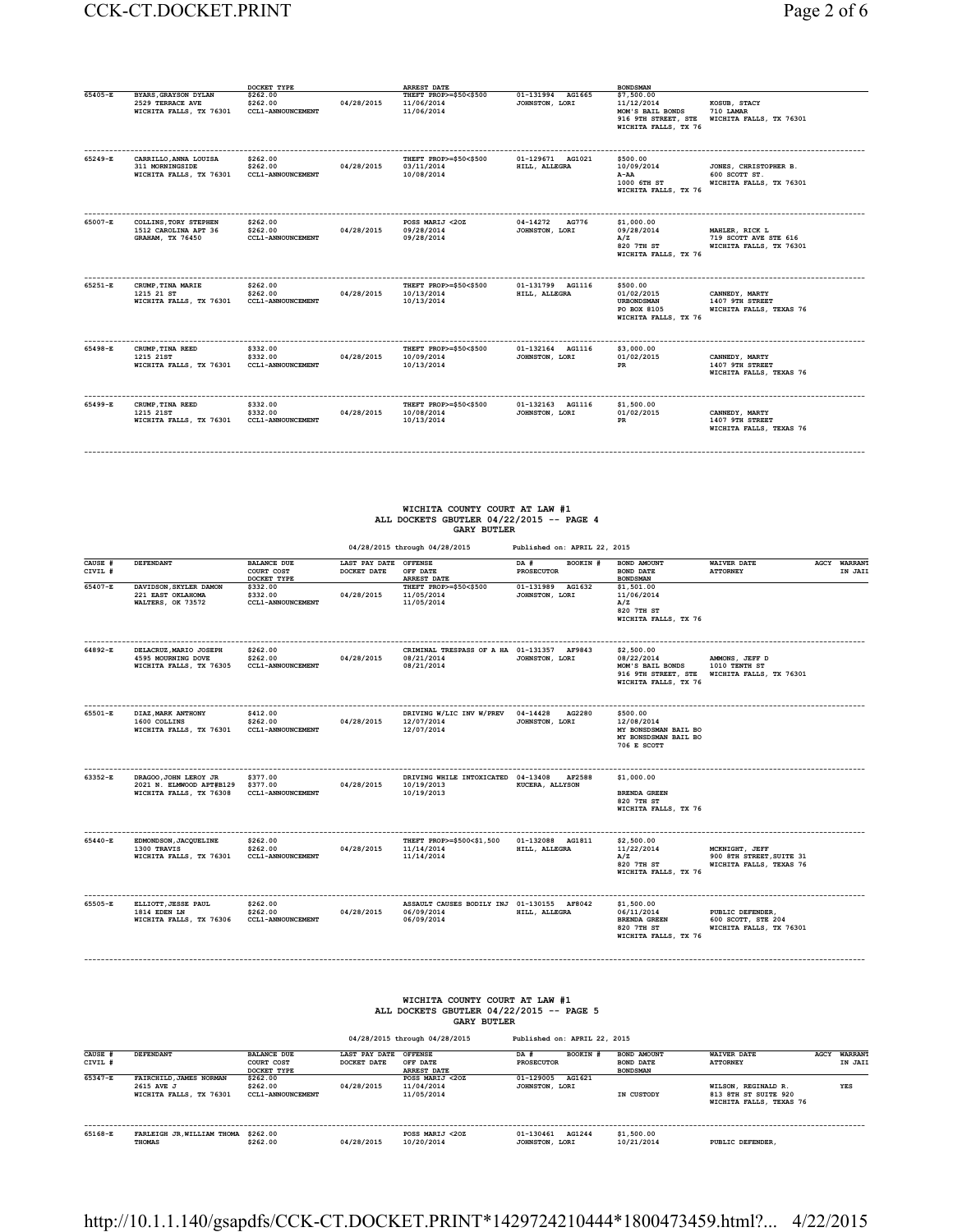|             | 2014 WILSON AVE<br>WICHITA FALLS, TX 76301                                                         | <b>CCL1-ANNOUNCEMENT</b>             |            | 10/20/2014                                                             |                                     | FALLS TOWNE BAIL BON 600 SCOTT, STE 204<br>916 9TH STREET, STE                             | FALLS TOWNE BAIL BON WICHITA FALLS, TX 76301                      |
|-------------|----------------------------------------------------------------------------------------------------|--------------------------------------|------------|------------------------------------------------------------------------|-------------------------------------|--------------------------------------------------------------------------------------------|-------------------------------------------------------------------|
| 65169-E     | FARLEIGH JR. WILLIAM THOMA \$262.00<br><b>THOMAS</b><br>2014 WILSON AVE<br>WICHITA FALLS, TX 76301 | \$262.00<br><b>CCL1-ANNOUNCEMENT</b> | 04/28/2015 | POSS DANGEROUS DRUG<br>10/20/2014<br>10/20/2014                        | 01-130460 AG1244<br>JOHNSTON, LORI  | \$1,500,00<br>10/21/2014<br>FALLS TOWNE BAIL BON 600 SCOTT, STE 204<br>916 9TH STREET, STE | PUBLIC DEFENDER,<br>FALLS TOWNE BAIL BON WICHITA FALLS, TX 76301  |
| 65506-E     | FARLEIGH, WILLIAM THOMAS J \$377.00<br>MAS JR<br>2014 WILSON AVE<br>WICHITA FALLS, TX 76301        | \$377.00<br>CCL1-ANNOUNCEMENT        | 04/28/2015 | DRIVING WHILE INTOXICATED 01-131847 AG1244<br>10/20/2014<br>10/20/2014 | JOHNSTON, LORI                      | \$1,000.00<br>10/21/2014<br>FALLS TOWNE BAIL BON 600 SCOTT, STE 204<br>916 9TH STREET, STE | PUBLIC DEFENDER.<br>FALLS TOWNE BAIL BON WICHITA FALLS, TX 76301  |
| $65441 - R$ | FAROUHAR, RUSSELL CHARLES<br>5532 PROFESSIONAL DRIVE A \$262.00<br>WICHITA FALLS, TX 76302         | \$262.00<br><b>CCL1-ANNOUNCEMENT</b> | 04/28/2015 | THEFT PROP>=\$500<\$1,500<br>04/19/2014<br>11/04/2014                  | 01-131181 AG1601<br>HILL, ALLEGRA   | \$1,500,00<br>02/02/2015<br><b>PR</b>                                                      | PUBLIC DEFENDER,<br>600 SCOTT, STE 204<br>WICHITA FALLS, TX 76301 |
| 65063-E     | FINLAY, HALLEY ANNA<br>2707 WINDSWEPT COVE APT 2 \$262.00<br>AUSTIN, TX 78745                      | \$262.00<br><b>CCL1-ANNOUNCEMENT</b> | 04/28/2015 | POSS MARIJ <20Z<br>01/17/2014<br>01/17/2014                            | 04-13707<br>AF4620<br>HILL, ALLEGRA | \$500.00<br>01/17/2014<br>BUDDY'S<br>917SCOTT ST<br>WICHITA FALLS, TX 76                   | PUBLIC DEFENDER.<br>600 SCOTT, STE 204<br>WICHITA FALLS, TX 76301 |

#### **WICHITA COUNTY COURT AT LAW #1 ALL DOCKETS GBUTLER 04/22/2015 -- PAGE 6 GARY BUTLER**

**------------------------------------------------------------------------------------------------------------------------------------------------------------------------------------------**

|                    |                                                                          |                                                  |                                      | 04/28/2015 through 04/28/2015                                          | Published on: APRIL 22, 2015         |                                                                                             |                                                                     |                                |
|--------------------|--------------------------------------------------------------------------|--------------------------------------------------|--------------------------------------|------------------------------------------------------------------------|--------------------------------------|---------------------------------------------------------------------------------------------|---------------------------------------------------------------------|--------------------------------|
| CAUSE #<br>CIVIL # | DEFENDANT                                                                | <b>BALANCE DUE</b><br>COURT COST<br>DOCKET TYPE  | LAST PAY DATE OFFENSE<br>DOCKET DATE | OFF DATE<br><b>ARREST DATE</b>                                         | BOOKIN #<br>DA #<br>PROSECUTOR       | <b>BOND AMOUNT</b><br><b>BOND DATE</b><br><b>BONDSMAN</b>                                   | <b>WAIVER DATE</b><br><b>ATTORNEY</b>                               | <b>AGCY WARRANT</b><br>IN JAII |
| 65507-E            | FLEEKS, CASSANDRA DORCIA<br>1705 DEERPARKWAY<br>WICHITA FALLS, TX 76306  | \$377.00<br>\$377.00<br><b>CCL1-ANNOUNCEMENT</b> | 04/28/2015                           | DRIVING WHILE INTOXICATED<br>12/03/2014<br>12/03/2014                  | 04-14421<br>AG2175<br>JOHNSTON, LORI | \$1,000.00<br>12/03/2014<br>A/Z<br>820 7TH ST<br>WICHITA FALLS, TX 76                       | KOSUB, STACY<br>710 LAMAR<br>WICHITA FALLS, TX 76301                |                                |
| 65729-E            | GREEN, MICHAEL DEWAYNE<br>5105 S. COLORADO<br>IOWA PARK, TX 76367        | \$262.00<br>\$262.00<br><b>CCL1-ANNOUNCEMENT</b> | 04/28/2015                           | CRIMINAL MISCHIEF >=\$500< 02-3566<br>09/17/2014<br>12/05/2014         | AG2243<br>JOHNSTON, LORI             | \$2,000.00<br>12/06/2014<br>A/Z<br>820 7TH ST<br>WICHITA FALLS, TX 76                       |                                                                     |                                |
| 65730-E            | <b>GURGANUS, HUNTER LEE</b><br>1606 BEST BLVD<br>WICHITA FALLS, TX 76301 | \$262.00<br>\$262.00<br><b>CCL1-ANNOUNCEMENT</b> | 04/28/2015                           | POSS MARIJ <20Z<br>12/10/2014<br>12/10/2014                            | 04-14432<br>AG2323<br>JOHNSTON, LORI | \$1,057.00<br>12/10/2014<br>MOM'S BAIL BONDS<br>916 9TH STREET, STE<br>WICHITA FALLS, TX 76 | KOSUB, STACY<br>710 LAMAR<br>WICHITA FALLS, TX 76301                |                                |
| 62095-E            | HADDOCK, ORINTHUS ANTOIN<br>1300 TRAVIS<br>WICHITA FALLS, TX 76301       | \$332.00<br>\$332.00<br><b>CCL1-ANNOUNCEMENT</b> | 04/28/2015                           | POSS MARIJ <= 2 OZ DRUG FR 01-125477 E4145<br>09/08/2013<br>09/08/2013 | <b>KUCERA, ALLYSON</b>               | \$2,001.00<br>12/18/2013<br><b>SANDERS, DEAN</b>                                            | SANDERS, DEAN<br>2113 KELL BLVD E<br>WICHITA FALLS, TEXAS 76        |                                |
| 65732-E            | HARRIS, TAI MRADI<br>2004 BROWN<br>WICHITA FALLS, TX 76309               | \$262.00<br>\$262.00<br><b>CCL1-ANNOUNCEMENT</b> | 04/28/2015                           | POSS MARIJ <20Z<br>11/25/2014<br>11/25/2014                            | 01-130549 AG2054<br>JOHNSTON, LORI   | \$500.00<br>11/26/2014<br><b>URBONDSMAN</b><br>PO BOX 8105<br>WICHITA FALLS, TX 76          | PUBLIC DEFENDER,<br>600 SCOTT, STE 204<br>WICHITA FALLS, TX 76301   |                                |
| 65512-E            | HEACOX, STEVEN MICHAEL<br>723 PARK PLAZA<br>IOWA PARK, TX 76367          | \$332.00<br>\$332.00<br><b>CCL1-ANNOUNCEMENT</b> | 04/28/2015                           | CRIMINAL TRESPASS<br>12/05/2014<br>12/05/2014                          | 01-132237 AG2223<br>JOHNSTON, LORI   | \$1,001.00<br>12/05/2014<br>A/Z<br>820 7TH ST<br>WICHITA FALLS, TX 76                       | SYCK, REBEKAH<br>3808 KEMP BLVD STE B #1<br>WICHITA FALLS, TX 76308 |                                |

#### **WICHITA COUNTY COURT AT LAW #1 ALL DOCKETS GBUTLER 04/22/2015 -- PAGE 7 GARY BUTLER**

**------------------------------------------------------------------------------------------------------------------------------------------------------------------------------------------**

 **04/28/2015 through 04/28/2015 Published on: APRIL 22, 2015 CAUSE # DEFENDANT BALANCE DUE LAST PAY DATE OFFENSE DA # BOOKIN # BOND AMOUNT WAIVER DATE AGCY WARRANT CIVIL # COURT COST DOCKET DATE OFF DATE PROSECUTOR BOND DATE ATTORNEY IN JAIL**  $\texttt{64896-E} \qquad \texttt{EERNANDEZ} \texttt{ADRIAN JOE} \qquad \texttt{5262.00} \qquad \texttt{RSEST} \texttt{MATZ} \leq 0 \qquad \texttt{DNSB} \texttt{MRIZ} \leq 0 \qquad \texttt{DNSB} \texttt{MRIZ} \leq 0 \qquad \texttt{DNSB} \texttt{NRIZ} \texttt{DNSB} \texttt{DNSB} \texttt{DNSB} \texttt{A0138} \qquad \texttt{52,000.00} \qquad \texttt{52010} \qquad \texttt{52010} \q$ EXAMPLE TO PART AT THE TRUSH THE TRUSHAND TOOL TO THE TRUSH THE PROSECULAR TEXAS TRANSFORM TO THE TRUSH TRUSH TRANSFORM TRANSFORM TRANSFORM TRANSFORM TRANSFORM TRANSFORM TRANSFORM TRANSFORM TRANSFORM TRANSFORM TRANSFORM TR **M**<sub>2</sub><br>**WICHITA FALLS, TX 76**<br>**WICHITA FALLS, TX 76 ------------------------------------------------------------------------------------------------------------------------------------------------------------------------------------------ 65515-E HERNANDEZ,LEOBARDO GUTIER \$0.00 ASSAULT CAUSES BODILY INJ 01-131745 AG946 \$25,000.00 UTIERREZ \$262.00 04/28/2015 10/05/2014 JOHNSTON, LORI NUNEZ, ARMANDO A. 1301 32ND ST CCL1-ANNOUNCEMENT 10/05/2014 IN CUSTODY 6401 W. ELDORADO PKWY WICHITA FALLS, TX 76301 SUITE 237 NUNEZ, ARMANDO A.<br>6401 W. ELDORADO PKWY<br>SUITE 237<br>MCKINNEY, TX 75070 ------------------------------------------------------------------------------------------------------------------------------------------------------------------------------------------ 65516-E HERNANDEZ,LEOBARDO GUTIER \$0.00 ASSAULT CAUSES BODILY INJ 01-131746 AG946 \$25,000.00 UTIERREZ \$262.00 04/28/2015 10/05/2014 HILL, ALLEGRA NUNEZ, ARMANDO A. 1301 32ND ST CCL1-ANNOUNCEMENT 10/05/2014 IN CUSTODY 6401 W. ELDORADO PKWY**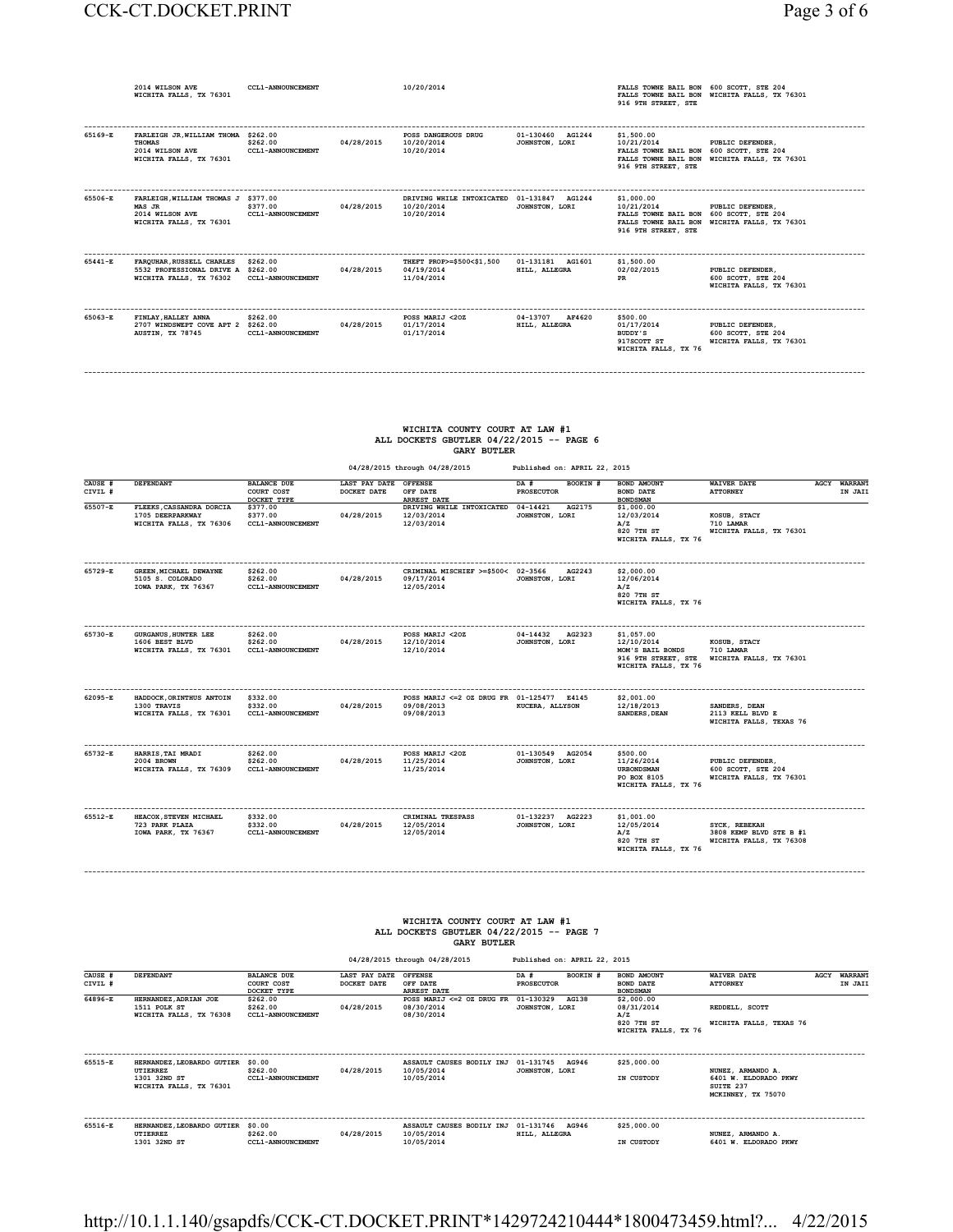### CCK-CT.DOCKET.PRINT Page 4 of 6

**WICHITA FALLS, TX 76301** 

 **MCKINNEY, TX 75070** 

| 64022-E | HUMPHREYS, JOSEPH GREGORY<br>4713 HOLLANDALE<br>WICHITA FALLS, TX 76310 | \$262.00<br>\$262.00<br><b>CCL1-ANNOUNCEMENT</b> | 04/28/2015 | ASSAULT CAUSES BODILY INJ 01-128550 AF5174<br>02/08/2014<br>02/08/2014 | KUCERA, ALLYSON                    | \$1,500.00<br>02/09/2014<br>A-AA<br>1000 6TH ST<br>WICHITA FALLS, TX 76 | SMITH, PRICE<br>705 8TH ST., SUITE 600<br>WICHITA FALLS, TEXAS 76                                           |     |
|---------|-------------------------------------------------------------------------|--------------------------------------------------|------------|------------------------------------------------------------------------|------------------------------------|-------------------------------------------------------------------------|-------------------------------------------------------------------------------------------------------------|-----|
| 64649-E | HUMPHREYS, JOSEPH GREGORY<br>4213 HOLLANDALE<br>WICHITA FALLS, TX 76310 | \$262.00<br>\$262.00<br><b>CCL1-ANNOUNCEMENT</b> | 04/28/2015 | DRIVING W/LIC INV W/PREV<br>07/31/2014<br>07/31/2014                   | 10-9483<br>AF9332<br>HILL, ALLEGRA | \$750.00<br>08/01/2014<br>916 9TH STREET, STE                           | SMITH, PRICE<br>FALLS TOWNE BAIL BON 705 8TH ST., SUITE 600<br>FALLS TOWNE BAIL BON WICHITA FALLS, TEXAS 76 |     |
| 65519-E | <b>JUSTUS, CALVIN LEE</b><br>1503 FILMORE<br>WICHITA FALLS, TX 76309    | \$332.00<br>\$332.00<br><b>CCL1-ANNOUNCEMENT</b> | 04/28/2015 | CRIMINAL TRESPASS HABIT/S 01-132180<br>11/27/2014<br>11/27/2014        | AG2442<br>JOHNSTON, LORI           | \$200.00<br>11/28/2014<br>IN CUSTODY                                    | PUBLIC DEFENDER.<br>600 SCOTT, STE 204<br>WICHITA FALLS, TX 76301                                           | YES |

**------------------------------------------------------------------------------------------------------------------------------------------------------------------------------------------**

## **WICHITA COUNTY COURT AT LAW #1 ALL DOCKETS GBUTLER 04/22/2015 -- PAGE 8 GARY BUTLER**

| 04/28/2015 through 04/28/2015 | Published on: APRIL 22, 2015 |
|-------------------------------|------------------------------|
|                               |                              |

| CAUSE #<br>CIVIL # | <b>DEFENDANT</b>                                                                | <b>BALANCE DUE</b><br>COURT COST<br>DOCKET TYPE  | LAST PAY DATE OFFENSE<br>DOCKET DATE | OFF DATE<br><b>ARREST DATE</b>                                         | DA #<br>BOOKIN #<br><b>PROSECUTOR</b>   | BOND AMOUNT<br><b>BOND DATE</b><br><b>BONDSMAN</b>                                  | <b>WAIVER DATE</b><br><b>ATTORNEY</b>                                                            | AGCY WARRANT<br>IN JAII |
|--------------------|---------------------------------------------------------------------------------|--------------------------------------------------|--------------------------------------|------------------------------------------------------------------------|-----------------------------------------|-------------------------------------------------------------------------------------|--------------------------------------------------------------------------------------------------|-------------------------|
| 65445-E            | KIMBRO, AUSTIN BLAINE<br>4611 TAFT<br>WICHITA FALLS, TX 76308                   | \$262.00<br>\$262.00<br><b>CCL1-ANNOUNCEMENT</b> | 04/28/2015                           | POSS MARIJ <20Z<br>11/09/2014<br>11/09/2014                            | 01-130495 AG1733<br>HILL, ALLEGRA       | \$1,500.00<br>11/13/2014<br>A-AA<br>1000 6TH ST<br>WICHITA FALLS, TX 76             | SANDERS, DEAN<br>2113 KELL BLVD E<br>WICHITA FALLS, TEXAS 76                                     |                         |
| 65412-E            | KUTER, MASON NORTON<br>4611 TAFT BLV APT 226<br>WICHITA FALLS, TX 76308         | \$377.00<br>\$377.00<br><b>CCL1-ANNOUNCEMENT</b> | 04/28/2015                           | DRIVING WHILE INTOXICATED 01-131933 AG1495<br>10/30/2014<br>10/30/2014 | JOHNSTON, LORI                          | \$1,000.00<br>10/30/2014<br>A/Z<br>820 7TH ST<br>WICHITA FALLS, TX 76               | PUBLIC DEFENDER,<br>600 SCOTT, STE 204<br>WICHITA FALLS, TX 76301                                |                         |
| 63008-E            | LITTEKEN III, ARTHUR HENRY \$262.00<br>3204 GLENWOOD<br>WICHITA FALLS, TX 76309 | \$262.00<br><b>CCL1-ANNOUNCEMENT</b>             | 04/28/2015                           | INDECENT EXPOSURE<br>09/25/2013<br>09/25/2013                          | $05 - 598$<br>AF1975<br>HONEY, VICTORIA | \$500.00<br>09/26/2013<br><b>URBONDSMAN</b><br>PO BOX 8105                          | VALVERDE, MICHAEL A.<br>SUITE 500<br>901 INDIANA<br>WICHITA FALLS, TX 76 WICHITA FALLS, TX 76301 |                         |
| 63009-E            | LITTEKEN III, ARTHUR HENRY \$262.00<br>3204 GLENWOOD<br>WICHITA FALLS, TX 76309 | \$262.00<br><b>CCL1-ANNOUNCEMENT</b>             | 04/28/2015                           | POSS MARIJ <20Z<br>09/25/2013<br>09/25/2013                            | $05 - 597$<br>AF1975<br>HONEY, VICTORIA | \$750.00<br>09/26/2013<br><b>URBONDSMAN</b><br>PO BOX 8105                          | VALVERDE, MICHAEL A.<br>SUITE 500<br>901 INDIANA<br>WICHITA FALLS, TX 76 WICHITA FALLS, TX 76301 |                         |
| 64984-E            | LONGACRE, AUSTIN MCKINLEY<br>2208 SELMA<br>WICHITA FALLS, TX 76306              | \$377.00<br>\$377.00<br><b>CCL1-PROMISE PLEA</b> | 04/28/2015                           | DRIVING WHILE INTOXICATED 07-9581<br>08/16/2014<br>08/16/2014          | AF9728<br>JOHNSTON, LORI                | \$750.00<br>08/16/2014<br>A/Z<br>820 7TH ST<br>WICHITA FALLS, TX 76                 |                                                                                                  |                         |
| 65523-E            | LOPEZ, LORRIE ANN<br>1603 GRACE<br>WICHITA FALLS, TX 76301                      | \$262.00<br>\$262.00<br><b>CCL1-ANNOUNCEMENT</b> | 04/28/2015                           | CRIMINAL TRESPASS<br>07/24/2014<br>07/24/2014                          | 01-131067 AF9156<br>HILL, ALLEGRA       | \$500.00<br>08/01/2014<br><b>BRENDA GREEN</b><br>820 7TH ST<br>WICHITA FALLS, TX 76 | SCHUELLER, T.W.<br>1208 32ND ST.<br>WICHITA FALLS, TX 76302                                      |                         |

## **WICHITA COUNTY COURT AT LAW #1 ALL DOCKETS GBUTLER 04/22/2015 -- PAGE 9 GARY BUTLER**

**------------------------------------------------------------------------------------------------------------------------------------------------------------------------------------------**

 **04/28/2015 through 04/28/2015 Published on: APRIL 22, 2015**

| CAUSE #<br>CIVIL # | <b>DEFENDANT</b>                                                 | <b>BALANCE DUE</b><br>COURT COST<br>DOCKET TYPE  | LAST PAY DATE<br>DOCKET DATE | <b>OFFENSE</b><br>OFF DATE<br><b>ARREST DATE</b>      | BOOKIN #<br>DA #<br>PROSECUTOR         | BOND AMOUNT<br><b>BOND DATE</b><br><b>BONDSMAN</b>                    | <b>WAIVER DATE</b><br><b>ATTORNEY</b>                                 | AGCY | <b>WARRANT</b><br>IN JAIL |
|--------------------|------------------------------------------------------------------|--------------------------------------------------|------------------------------|-------------------------------------------------------|----------------------------------------|-----------------------------------------------------------------------|-----------------------------------------------------------------------|------|---------------------------|
| 65629-E            | MALNORY, MELISSA DEELYNN<br>605 FIRST<br>BURKBURNETT, TX 76354   | \$377.00<br>\$377.00<br><b>CCL1-ANNOUNCEMENT</b> | 04/28/2015                   | DRIVING WHILE INTOXICATED<br>11/29/2014<br>11/29/2014 | AG2110<br>10-9604<br>JOHNSTON, LORI    | \$1,000.00<br>A/Z<br>820 7TH ST<br>WICHITA FALLS, TX 76               |                                                                       |      |                           |
| 64290-E            | MALONSON, MELISSA DAWN<br>1400 TAYLOR<br>WICHITA FALLS, TX 76309 | \$332.00<br>\$332.00<br><b>CCL1-ANNOUNCEMENT</b> | 04/28/2015                   | CRIMINAL TRESPASS<br>06/29/2014<br>06/29/2014         | 01-130812 AF8522<br>HILL, ALLEGRA      | \$1,001.00<br>06/30/2014<br>A/Z<br>820 7TH ST<br>WICHITA FALLS, TX 76 | NIMZ, DUSTIN E.<br>900 8TH ST. SUITE #1400<br>WICHITA FALLS, TEXAS 76 |      |                           |
| 65175-E            | PAYTON, DYLAN SCOTT<br>11 CHEROKEE<br>IOWA PARK, TX 76367        | \$262.00<br>\$262.00<br><b>CCL1-ANNOUNCEMENT</b> | 04/28/2015                   | POSS MARIJ <20Z<br>10/02/2014<br>10/02/2014           | 03-2892<br>AG877<br>JOHNSTON, LORI     | \$500.00<br>10/17/2014<br>A/Z<br>820 7TH ST<br>WICHITA FALLS, TX 76   | EAVES, JEFF<br>900 8TH ST, SUITE 1400<br>WICHITA FALLS, TEXAS 76      |      |                           |
| 65176-E            | PAYTON, DYLAN SCOTT<br>11 CHEROKEE TRAIL<br>IOWA PARK, TX 76367  | \$262.00<br>\$262.00<br><b>CCL1-ANNOUNCEMENT</b> | 04/28/2015                   | POSS MARIJ <20Z<br>09/26/2014<br>09/26/2014           | $03 - 2893$<br>AG750<br>JOHNSTON, LORI | \$500.00<br>09/27/2014<br>A/Z<br>820 7TH ST<br>WICHITA FALLS, TX 76   | EAVES, JEFF<br>900 8TH ST, SUITE 1400<br>WICHITA FALLS, TEXAS 76      |      |                           |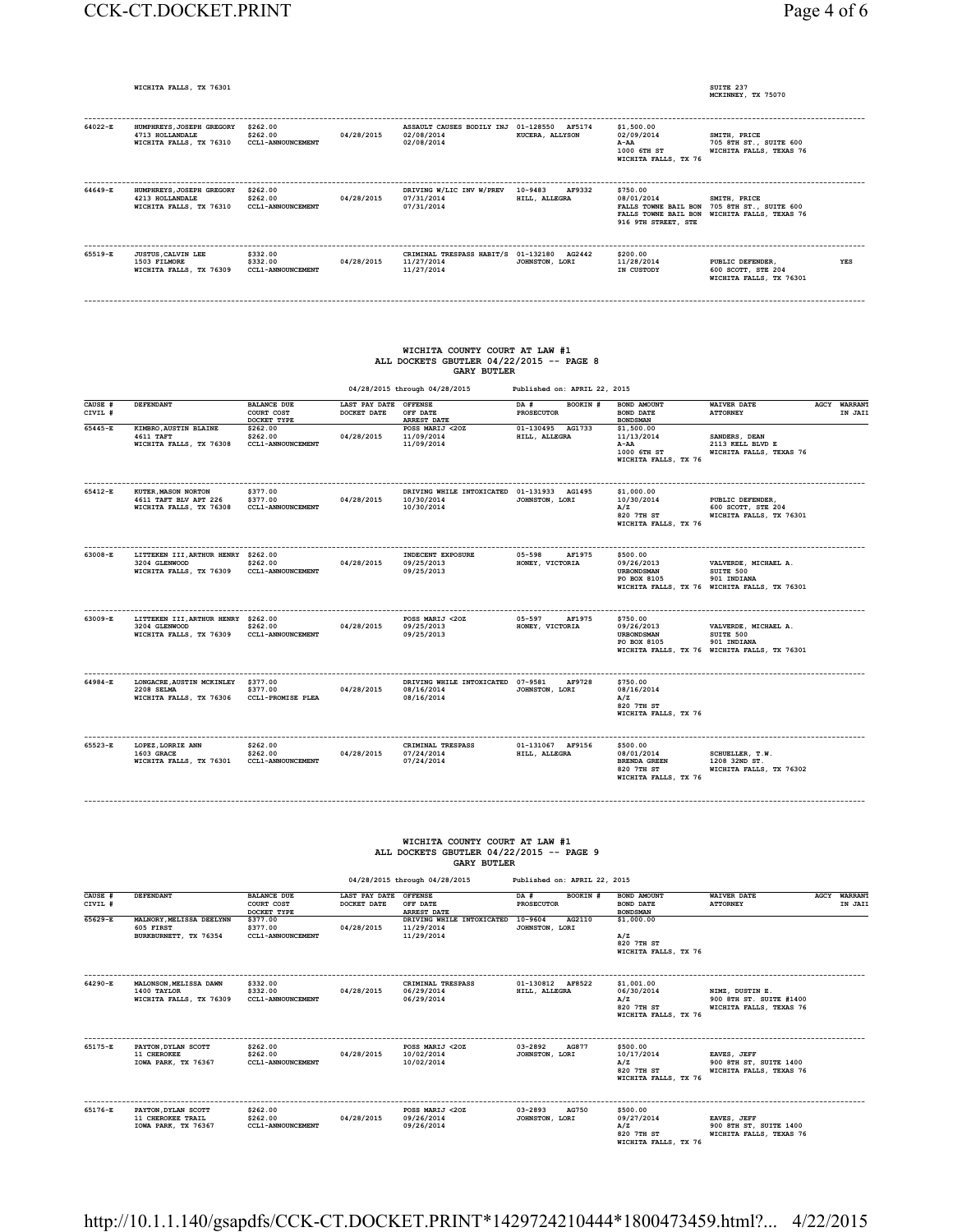| 65483-E            | PENNINGTON, JACKSON TAYLOR \$262.00<br>1010 SUNSET LN<br>WICHITA FALLS, TX 76301                   | \$262.00<br>CCL1-ANNOUNCEMENT                            | 04/28/2015                                    | THEFT PROP>=\$500<\$1,500<br>01/01/2013<br>05/21/2013                                                                              | 10-8987<br>AE8799<br>JOHNSTON, LORI | \$1,500,00<br>05/22/2013<br>A/Z<br>820 7TH ST<br>WICHITA FALLS, TX 76                                                                     | KOSUB, STACY<br>710 LAMAR<br>WICHITA FALLS, TX 76301                            |                         |
|--------------------|----------------------------------------------------------------------------------------------------|----------------------------------------------------------|-----------------------------------------------|------------------------------------------------------------------------------------------------------------------------------------|-------------------------------------|-------------------------------------------------------------------------------------------------------------------------------------------|---------------------------------------------------------------------------------|-------------------------|
| 65414-E            | PONCE JR, CARMELO RUIZ<br>223 BRYAN<br>ELECTRA, TX 76360                                           | \$262.00<br>\$262.00<br>CCL1-ANNOUNCEMENT                | 04/28/2015                                    | UNL CARRYING WEAPON<br>09/27/2014<br>09/27/2014                                                                                    | 03-2877<br>AG756<br>JOHNSTON, LORI  | IN CUSTODY                                                                                                                                | VALVERDE, MICHAEL A.<br>SUITE 500<br>901 INDIANA<br>WICHITA FALLS, TX 76301     | YES                     |
|                    |                                                                                                    |                                                          |                                               | WICHITA COUNTY COURT AT LAW #1<br>ALL DOCKETS GBUTLER 04/22/2015 -- PAGE 10<br><b>GARY BUTLER</b><br>04/28/2015 through 04/28/2015 | Published on: APRIL 22, 2015        |                                                                                                                                           |                                                                                 |                         |
| CAUSE #<br>CIVIL # | DEFENDANT                                                                                          | <b>BALANCE DUE</b><br>COURT COST                         | LAST PAY DATE<br>DOCKET DATE                  | <b>OFFENSE</b><br>OFF DATE                                                                                                         | BOOKIN #<br>DA #<br>PROSECUTOR      | BOND AMOUNT<br>BOND DATE                                                                                                                  | <b>WAIVER DATE</b><br><b>ATTORNEY</b>                                           | AGCY WARRANT<br>IN JAII |
| $62839 - E$        | PRIDDY, RANDY                                                                                      | DOCKET TYPE<br>\$377.00                                  |                                               | <b>ARREST DATE</b><br>DRIVING WHILE INTOXICATED 01-128292 AF4550                                                                   |                                     | <b>BONDSMAN</b><br>\$1,000.00                                                                                                             |                                                                                 |                         |
|                    | 20 CHATEAU COURT<br>WICHITA FALLS, TX 76302                                                        | \$377.00<br>CCL1-ANNOUNCEMENT                            | 04/28/2015                                    | 01/14/2014<br>01/14/2014                                                                                                           | HONEY, VICTORIA                     | 01/15/2014<br>PAYNE, MICHAEL                                                                                                              | PAYNE, MICHAEL<br>P. O. BOX 4608<br>WICHITA FALLS, TEXAS 76                     |                         |
| 64403-E            | REIS. KATHLEEN (NMN)<br>909 S ASH<br>ARCHER CITY, TX 76351                                         | \$262.00<br>\$262.00<br>CCL1-ANNOUNCEMENT                | 04/28/2015                                    | POSS DANGEROUS DRUG<br>07/12/2014<br>07/12/2014                                                                                    | 01-130193 AF8849<br>HILL, ALLEGRA   | \$1,500,00<br>07/13/2014<br>A/Z<br>820 7TH ST<br>WICHITA FALLS, TX 76                                                                     | MAHLER, RICK L<br>719 SCOTT AVE STE 616<br>WICHITA FALLS, TX 76301              |                         |
| 64404-E            | REIS. KATHLEEN OGDEN<br>909 S ASH<br>ARCHER CITY, TX 76351                                         | \$262.00<br>\$262.00<br>CCL1-ANNOUNCEMENT                | 04/28/2015                                    | THEFT OF SERV >=\$20<\$500 01-130944 AF8849<br>07/12/2014<br>07/12/2014                                                            | HILL, ALLEGRA                       | \$750.00<br>07/13/2014<br>MAHLER, RICK L<br>A/Z<br>719 SCOTT AVE STE 616<br>820 7TH ST<br>WICHITA FALLS, TX 76301<br>WICHITA FALLS, TX 76 |                                                                                 |                         |
| 65743-E            | REIS, KATHLEEN OGDEN<br>909 SOUTH OAK<br>ARCHER CITY, TX 76351                                     | \$262.00<br>\$262.00<br>CCL1-ANNOUNCEMENT                | 04/28/2015                                    | FAIL TO IDENTIFY FUGITIVE 01-132524 AG2693<br>12/31/2014<br>12/31/2014                                                             | JOHNSTON, LORI                      |                                                                                                                                           | MAHLER, RICK L<br>719 SCOTT AVE STE 616<br>WICHITA FALLS, TX 76301              | W                       |
| 64268-E            | ROGERS, CHRISTOPHER BRIAN<br>2408 BROOK AVE APT A<br>WICHITA FALLS, TX 76306                       | \$262.00<br>\$262.00<br>CCL1-ANNOUNCEMENT                | 04/28/2015                                    | POSS MARIJ <= 2 OZ DRUG FR 01-129346 AF8193<br>06/15/2014<br>06/15/2014                                                            | HILL, ALLEGRA                       |                                                                                                                                           | TROTTER, FRANK<br>807 8TH ST STE 900<br>WICHITA FALLS, TX 76301                 |                         |
| 64999-E            | ROGERS, CHRISTOPHER BRIAN<br>1524 CELIA<br>WICHITA FALLS, TX 76301                                 | \$262.00<br>\$262.00<br>CCL1-ANNOUNCEMENT                | 04/28/2015                                    | CRIMINAL TRESPASS<br>09/15/2014<br>09/15/2014                                                                                      | 01-131552 AG476<br>HILL, ALLEGRA    |                                                                                                                                           | TROTTER, FRANK<br>807 8TH ST STE 900<br>WICHITA FALLS, TX 76301                 | W                       |
| 65589-E            | ROGERS, CHRISTOPHER BRIAN<br>2408 BROOKS<br>WICHITA FALLS, TX 76301                                | \$262.00<br>\$262.00<br>CCL1-ANNOUNCEMENT                | 04/28/2015                                    | EVADING ARREST DETENTION  01-132140  AG1887<br>11/18/2014<br>11/18/2014                                                            | PONDER, JENNIFER                    |                                                                                                                                           | TROTTER, FRANK<br>807 8TH ST STE 900<br>WICHITA FALLS, TX 76301                 |                         |
|                    |                                                                                                    |                                                          |                                               | WICHITA COUNTY COURT AT LAW #1<br>ALL DOCKETS GBUTLER 04/22/2015 -- PAGE 11<br><b>GARY BUTLER</b><br>04/28/2015 through 04/28/2015 | Published on: APRIL 22, 2015        |                                                                                                                                           |                                                                                 |                         |
| CAUSE #<br>CIVIL # | <b>DEFENDANT</b>                                                                                   | <b>BALANCE DUE</b><br>COURT COST                         | LAST PAY DATE OFFENSE<br>DOCKET DATE OFF DATE |                                                                                                                                    | DA #<br>BOOKIN #<br>PROSECUTOR      | BOND AMOUNT<br><b>BOND DATE</b>                                                                                                           | <b>WAIVER DATE</b><br><b>ATTORNEY</b>                                           | AGCY WARRANT<br>IN JAII |
| 62841-E            | ROPER, RICKI DALE II<br>1108 E SCOTT #130<br>WICHITA FALLS, TX 76301                               | DOCKET TYPE<br>\$262.00<br>\$262.00<br>CCL1-ANNOUNCEMENT | 04/28/2015                                    | <b>ARREST DATE</b><br>CRIMINAL MISCHIEF >=\$50<\$ 01-128484 AF5203<br>01/25/2014<br>02/10/2014                                     | HONEY, VICTORIA                     | <b>BONDSMAN</b><br>\$750.00<br>02/25/2014<br>PR                                                                                           | RAFUSE, ROBERT<br>710 LAMAR STE 440<br>ENERGY CENTER<br>WICHITA FALLS, TEXAS 76 |                         |
| 65073-E            | SCHACKAI, KELLYE LYNN<br>5120 FAIRWAY BLVD<br>WICHITA FALLS, TX 76310                              | \$262.00<br>\$262.00<br>CCL1-ANNOUNCEMENT                | 04/28/2015                                    | THEFT PROP>=\$20<\$500 BY C 50-1319<br>10/29/2013<br>10/13/2014                                                                    | AG1114<br>HILL, ALLEGRA             | \$500.00<br>10/14/2014<br>A/Z<br>820 7TH ST<br>WICHITA FALLS, TX 76                                                                       |                                                                                 |                         |
| 65420-E            | STEWART, LANDON LANCE \$262.00<br>1216 WINDYRIDGE<br>WICHITA FALLS, TX 76302 CCL1-ANNOUNCEMENT     | \$262.00                                                 | 04/28/2015                                    | INTERFER W/EMERGENCY CALL 01-132093 AG1852<br>11/16/2014<br>11/16/2014                                                             | JOHNSTON, LORI                      | \$2,500.00<br>11/16/2014<br>SANDERS, DEAN                                                                                                 | SANDERS, DEAN<br>2113 KELL BLVD E<br>WICHITA FALLS, TEXAS 76                    |                         |
| 65363-E            | VILLARREAL. MICHAEL ANTHON \$262.00<br><b>NTHONY</b><br>4303 DEHAVEN DR<br>WICHITA FALLS, TX 76306 | \$262.00<br>CCL1-ANNOUNCEMENT                            | 04/28/2015                                    | POSS MARIJ <20Z<br>11/06/2014<br>11/06/2014                                                                                        | 01-129008 AG1670<br>JOHNSTON, LORI  | \$500.00<br>01/18/2015<br>IN CUSTODY                                                                                                      | PUBLIC DEFENDER,<br>600 SCOTT, STE 204<br>WICHITA FALLS, TX 76301               |                         |
| 65753-E            | WILLIAMS JR, RICKY LEE<br>1904 HINES<br>WICHITA FALLS, TX 76301 CCL1-ANNOUNCEMENT                  | \$262.00<br>\$262.00                                     | 04/28/2015                                    | POSS MARIJ <20Z<br>12/31/2014<br>12/31/2014                                                                                        | 04-14468 AG2703<br>JOHNSTON, LORI   | \$750.00<br>01/01/2015<br>PUBLIC DEFENDER.<br>A/Z<br>600 SCOTT, STE 204<br>820 7TH ST<br>WICHITA FALLS, TX 76301<br>WICHITA FALLS, TX 76  |                                                                                 |                         |
| 66061-E            | WILLIAMS, PIERRE TERRELL                                                                           | \$262.00                                                 |                                               | POSS MARIJ <20Z                                                                                                                    | 01-130650 AG2879                    | \$750.00                                                                                                                                  |                                                                                 |                         |